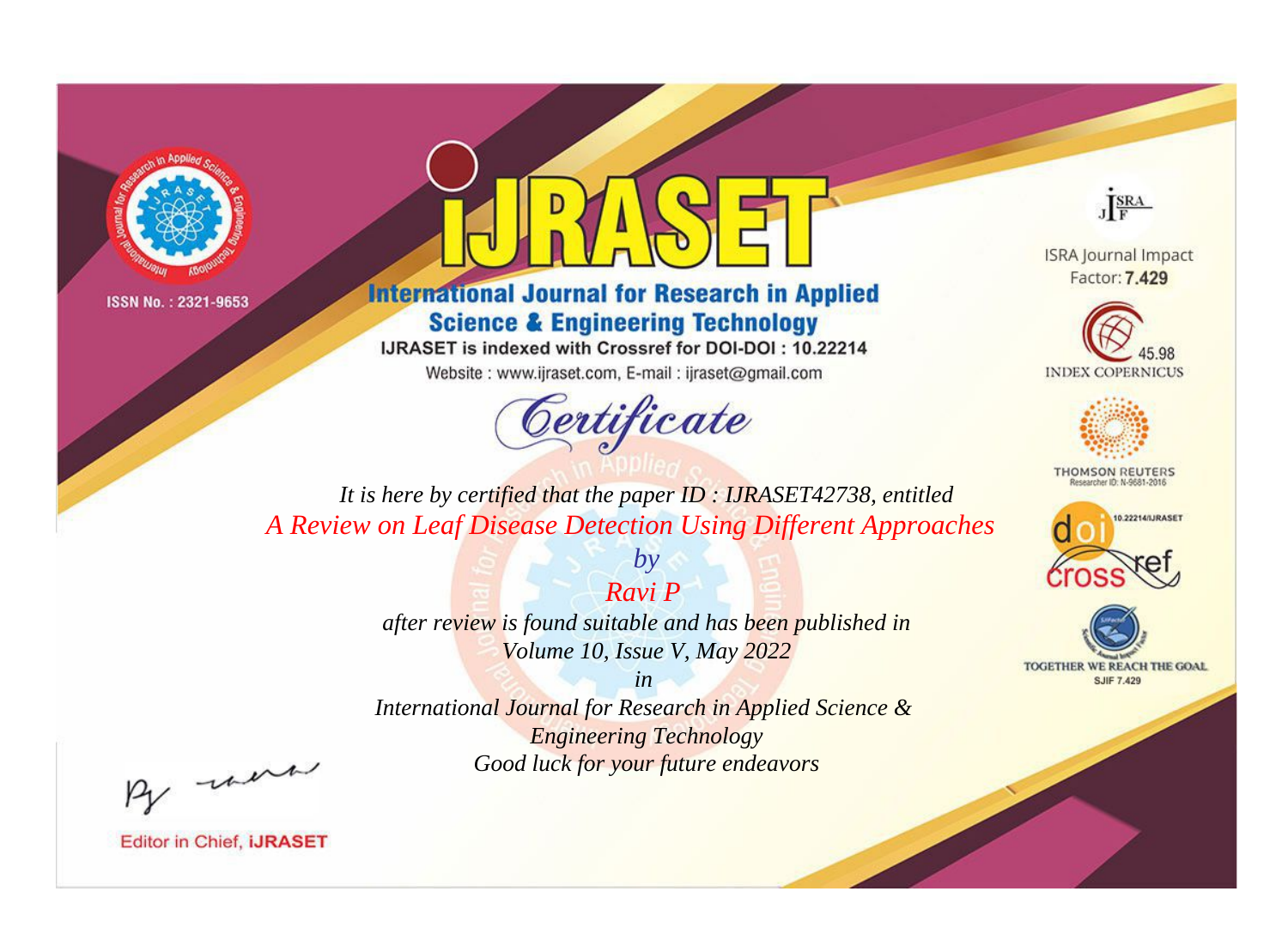



**International Journal for Research in Applied Science & Engineering Technology** 

IJRASET is indexed with Crossref for DOI-DOI: 10.22214

Website: www.ijraset.com, E-mail: ijraset@gmail.com



JERA

**ISRA Journal Impact** Factor: 7.429





**THOMSON REUTERS** 



TOGETHER WE REACH THE GOAL **SJIF 7.429** 

*It is here by certified that the paper ID : IJRASET42738, entitled A Review on Leaf Disease Detection Using Different Approaches*

> *Harsha M P after review is found suitable and has been published in Volume 10, Issue V, May 2022*

*by*

*in* 

*International Journal for Research in Applied Science & Engineering Technology Good luck for your future endeavors*

By morn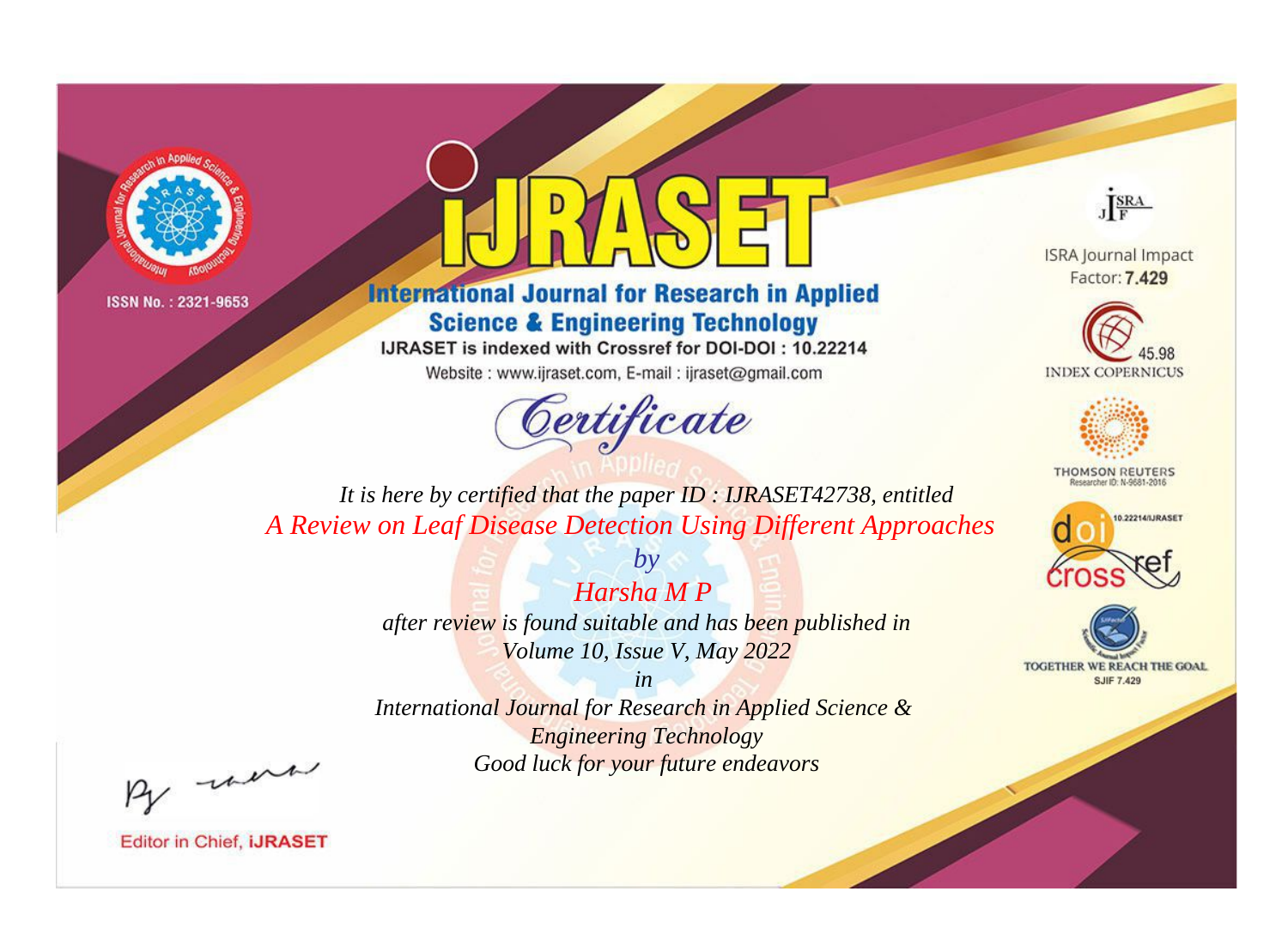



**International Journal for Research in Applied Science & Engineering Technology** 

IJRASET is indexed with Crossref for DOI-DOI: 10.22214

Website: www.ijraset.com, E-mail: ijraset@gmail.com



JERA

**ISRA Journal Impact** Factor: 7.429





**THOMSON REUTERS** 



TOGETHER WE REACH THE GOAL **SJIF 7.429** 

*It is here by certified that the paper ID : IJRASET42738, entitled A Review on Leaf Disease Detection Using Different Approaches*

> *Khush Jain after review is found suitable and has been published in Volume 10, Issue V, May 2022*

*by*

*in* 

*International Journal for Research in Applied Science & Engineering Technology Good luck for your future endeavors*

By morn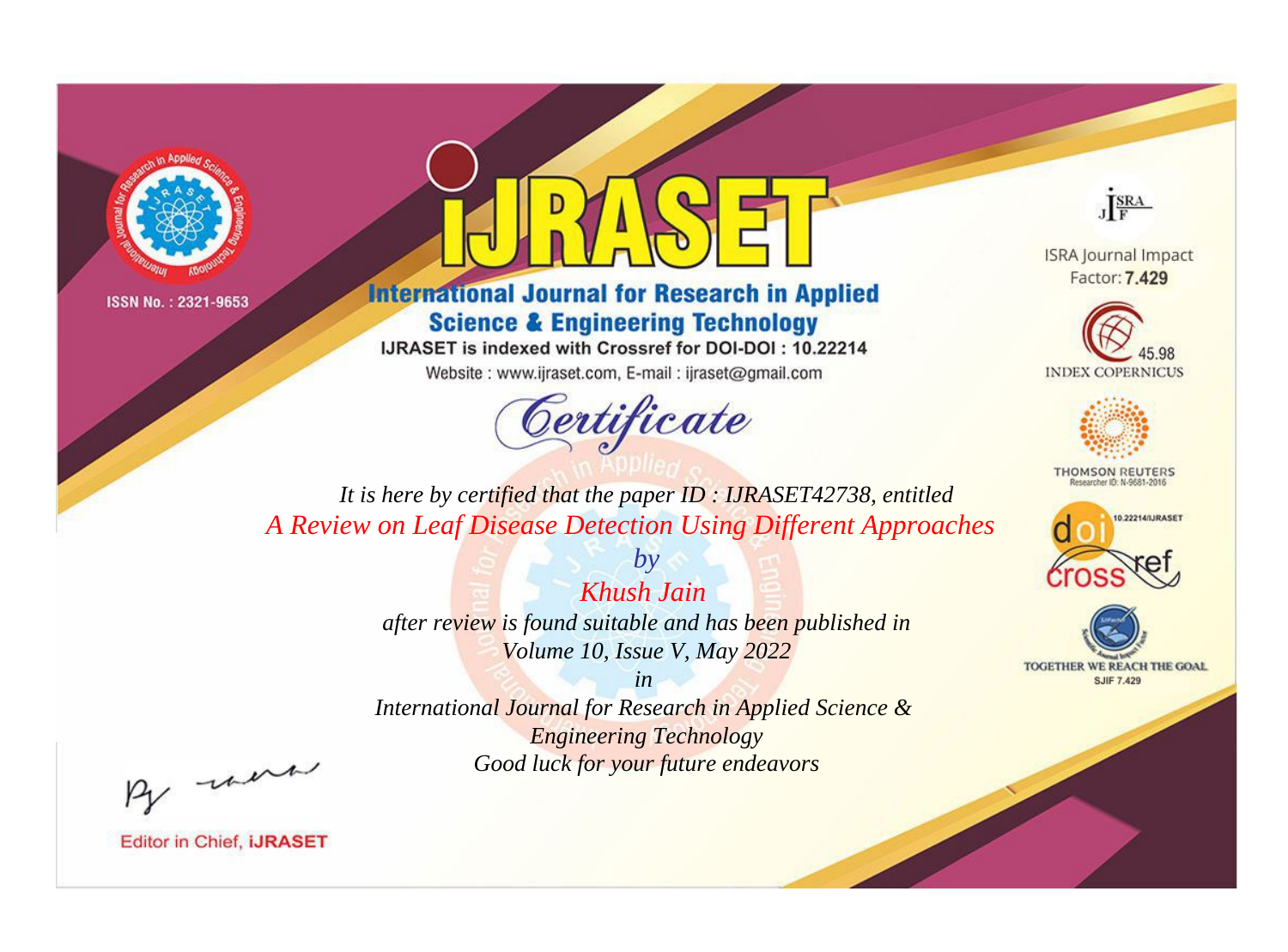



**International Journal for Research in Applied Science & Engineering Technology** 

IJRASET is indexed with Crossref for DOI-DOI: 10.22214

Website: www.ijraset.com, E-mail: ijraset@gmail.com



JERA

**ISRA Journal Impact** Factor: 7.429





**THOMSON REUTERS** 



TOGETHER WE REACH THE GOAL **SJIF 7.429** 

*It is here by certified that the paper ID : IJRASET42738, entitled A Review on Leaf Disease Detection Using Different Approaches*

> *Kota Srikruthik after review is found suitable and has been published in Volume 10, Issue V, May 2022*

*by*

*in* 

*International Journal for Research in Applied Science & Engineering Technology Good luck for your future endeavors*

By morn